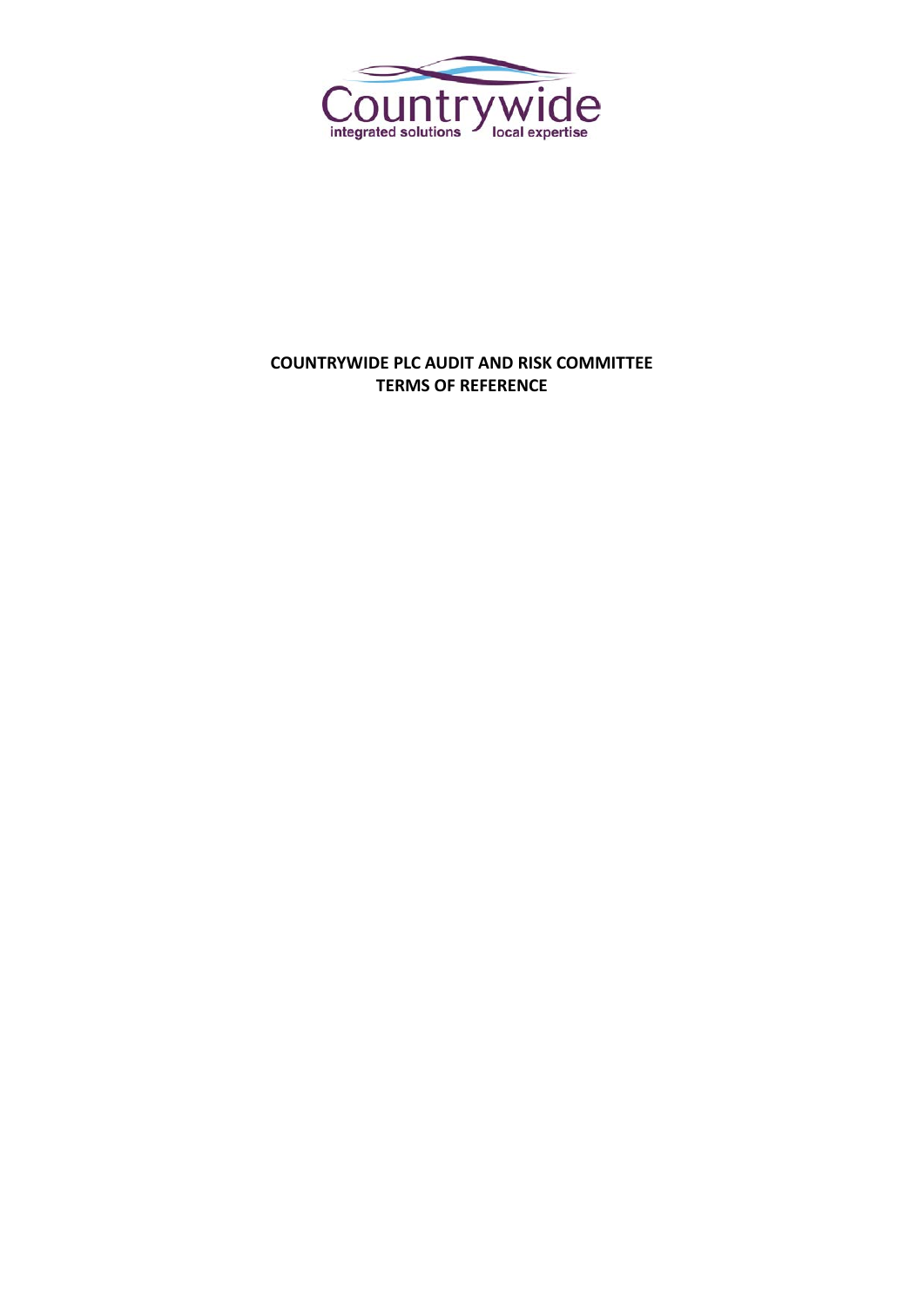

# **COUNTRYWIDE PLC AUDIT AND RISK COMMITTEE TERMS OF REFERENCE**

The following are the terms of reference of the audit and risk committee (the "**committee**") of Countrywide plc (the "**company**") and its subsidiaries in the Countrywide Group (the "**group**").

# **1. Membership**

- 1.1 The committee shall comprise an independent non-executive chair (the "**committee chair**") and at least two other non-executive directors. Members of the committee shall be appointed by the board, on the recommendation of the nomination committee in consultation with the chair of the audit and risk committee.
- 1.2 All members of the committee shall be independent non-executive directors at least one of whom shall have recent and relevant financial experience and with competence in accounting and/or auditing. The chair of the board shall not be a member of the committee.
- 1.3 Only members of the committee have the right to attend committee meetings. However, the Group Chief Financial Officer, the Group Financial Controller, Risk and Compliance Officers, representatives of internal audit and external audit lead partner, will be invited to attend meetings of the committee on a regular basis and other nonmembers may be invited to attend all or part of any meeting as and when appropriate and necessary.
- 1.4 The board shall appoint the committee chair. In the absence of the committee chair and/or an appointed deputy at a committee meeting, the remaining members present shall elect one of themselves to chair the meeting.

### **2. Secretary**

The company secretary, or his or her nominee, shall act as the secretary of the committee and will ensure that the committee receives information and papers in a timely manner to enable full and proper consideration to be given to issues.

### **3. Quorum**

The quorum necessary for the transaction of business shall be two committee members.

### **4. Frequency of meetings**

4.1 The committee shall meet at least four times a year at appropriate intervals in the financial reporting and audit cycle and otherwise as required.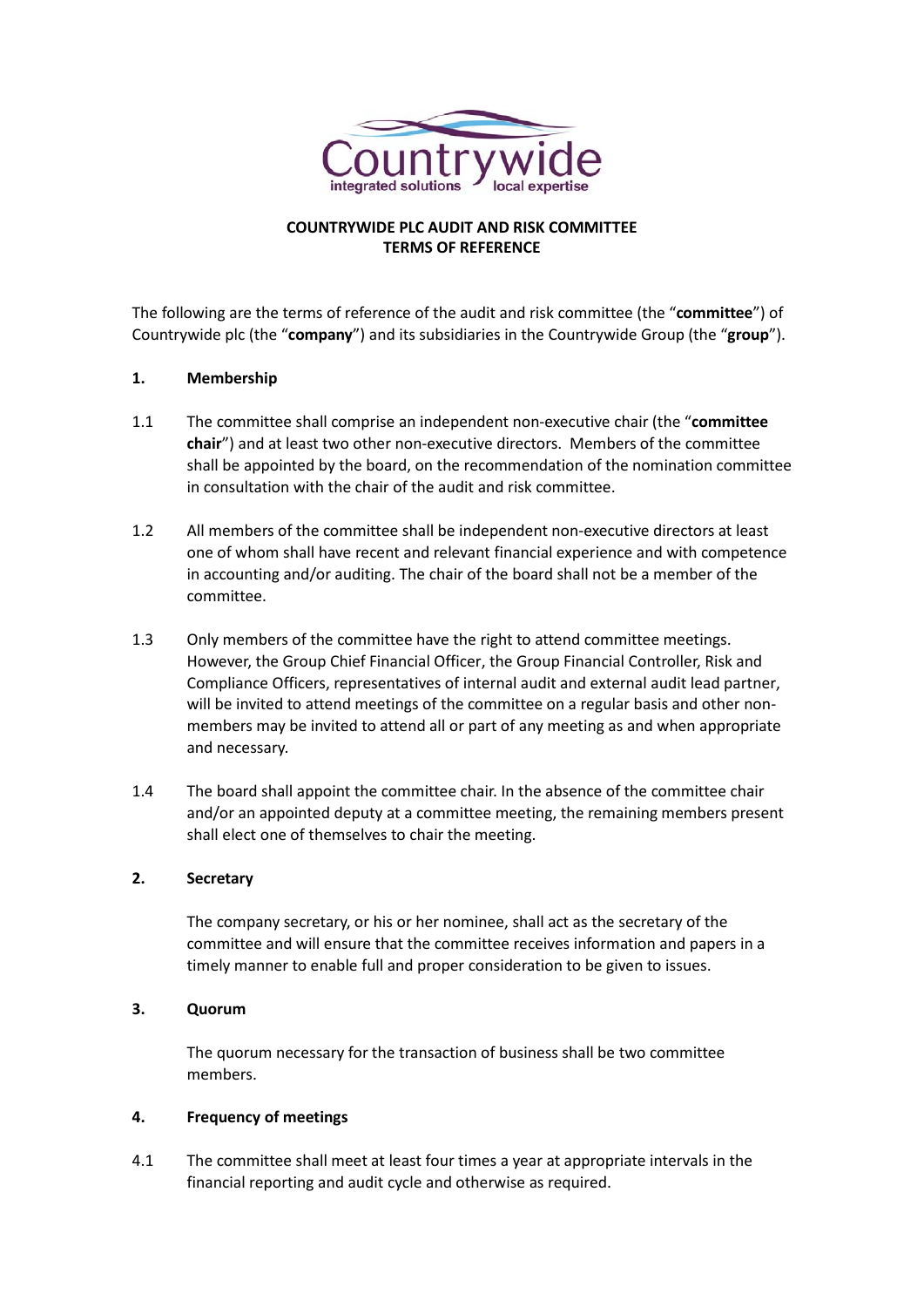4.2 Outside of the formal meeting programme, the committee chair, and to a lesser extent the other committee members, will maintain a dialogue with key individuals involved in the company's governance, including the board chair, the Group Chief Executive, the Group Chief Financial Officer, the Risk and Compliance Officers, representatives of internal audit and the external audit lead partner.

# **5. Notice of meetings**

- 5.1 Meetings of the committee shall be convened by the secretary of the committee at the request of any of its members or at the request of the external audit lead partner or representatives of internal audit if they consider it necessary.
- 5.2 Unless otherwise agreed by the committee, notice of each meeting confirming the venue, time and date together with an agenda of items to be discussed, shall be forwarded to each member of the committee no later than five working days before the date of the meeting. Supporting papers shall be sent to committee members at the same time.
- 5.3 Notices, agendas and supporting papers can be sent in electronic form where the recipient has agreed to receive documents in such a way.

# **6. Minutes of meetings**

- 6.1 The secretary of the committee shall minute the proceedings and decisions of all meetings of the committee, including recording the names of those present and in attendance.
- 6.2 Draft minutes of committee meetings shall be agreed with the committee chair and then circulated promptly to all members of the committee, unless it would be inappropriate to do so in the opinion of the committee chair.

# **7. Annual general meeting**

The committee chair should attend the annual general meeting to answer any shareholder questions on the committee`s activities. In addition the committee chair should seek engagement with shareholders on significant matters related to the committees areas of responsibility.

# **8. Duties**

The committee should have oversight of the group as a whole and, unless required otherwise by regulation, carry out the duties below for the parent company, major subsidiary undertakings and the group as a whole.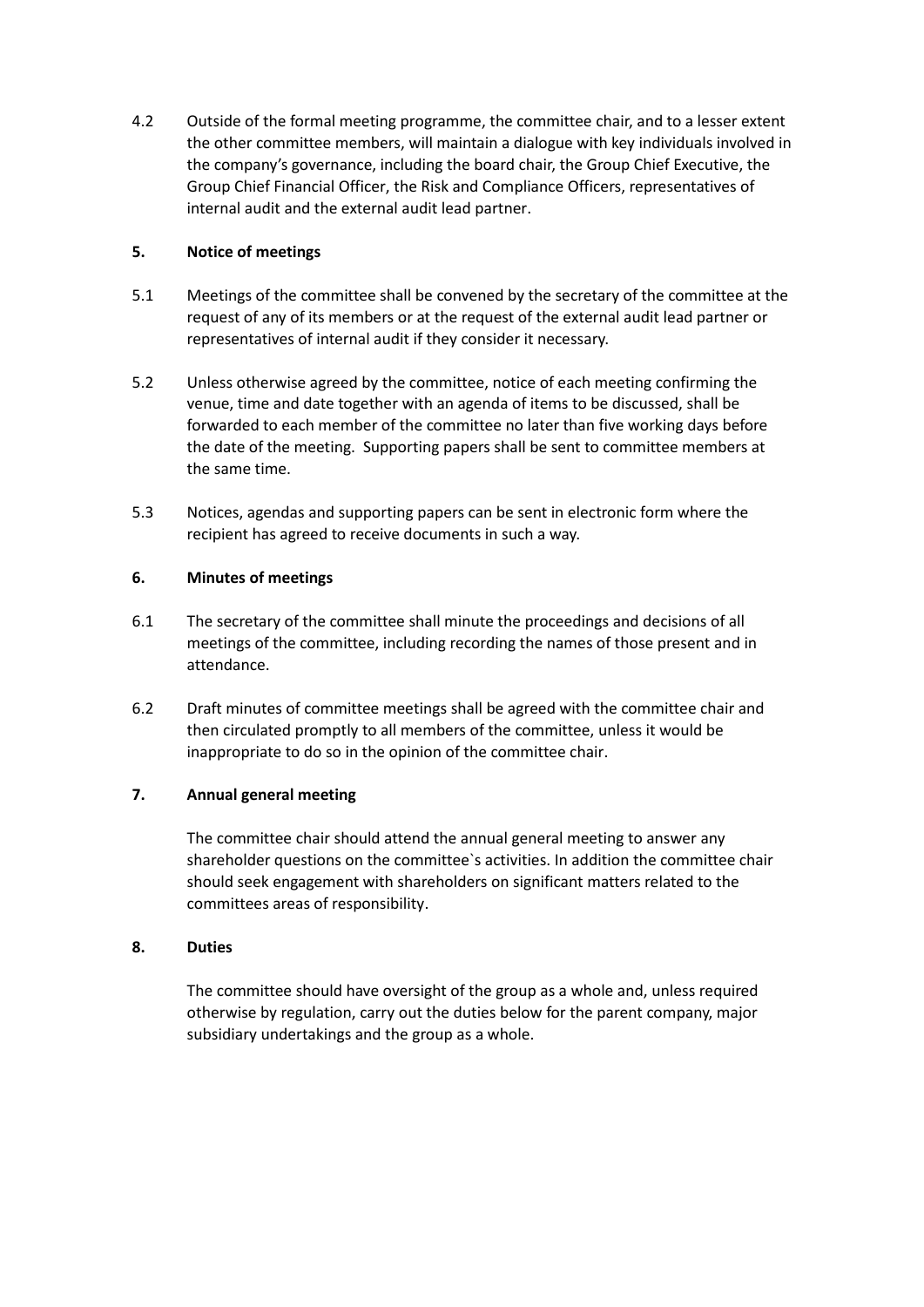# *8.1 Financial reporting*

- (A) The committee shall monitor the integrity of the financial statements of the company, including its annual and half-yearly reports, interim management statements, preliminary announcements and any other formal statements relating to its financial performance, and review and report to the board on significant financial reporting issues and judgements which those statements contain having regard to matters communicated to it by the auditor.
- (B) In particular, the committee shall review and challenge where necessary:
	- (i) the application of significant accounting policies and any changes to them;
	- (ii) the methods used to account for significant or unusual transactions where different approaches are possible;
	- (iii) whether the company has adopted appropriate accounting policies and made appropriate estimates and judgements, taking into account the external auditor's views on the financial statements;
	- (iv) the clarity and completeness of disclosures in the financial statements and the context in which statements are made and
	- (v) all material information presented with the financial statements, including the strategic report and the corporate governance statements relating to the audit and to risk management.
- (C) The committee shall review any other statements requiring board approval which contain financial information first, where to carry out a review prior to board approval would be practicable and consistent with any prompt reporting requirements under any law or regulation including the Listing Rules or Disclosure Guidance and Transparency Rules sourcebook.
- (D) Where the committee is not satisfied with any aspect of the proposed financial reporting by the company, it shall report its views to the board.

### *8.2 Narrative reporting*

Where requested by the board, the committee should review the content of the annual report and accounts and advise the board on whether, taken as a whole, it is fair, balanced and understandable and provides the information necessary for shareholders to assess the company's position and performance, business model and strategy and whether it informs the board's statement in the annual report on these matters that is required under the Code.

*8.3 Internal controls and risk management systems*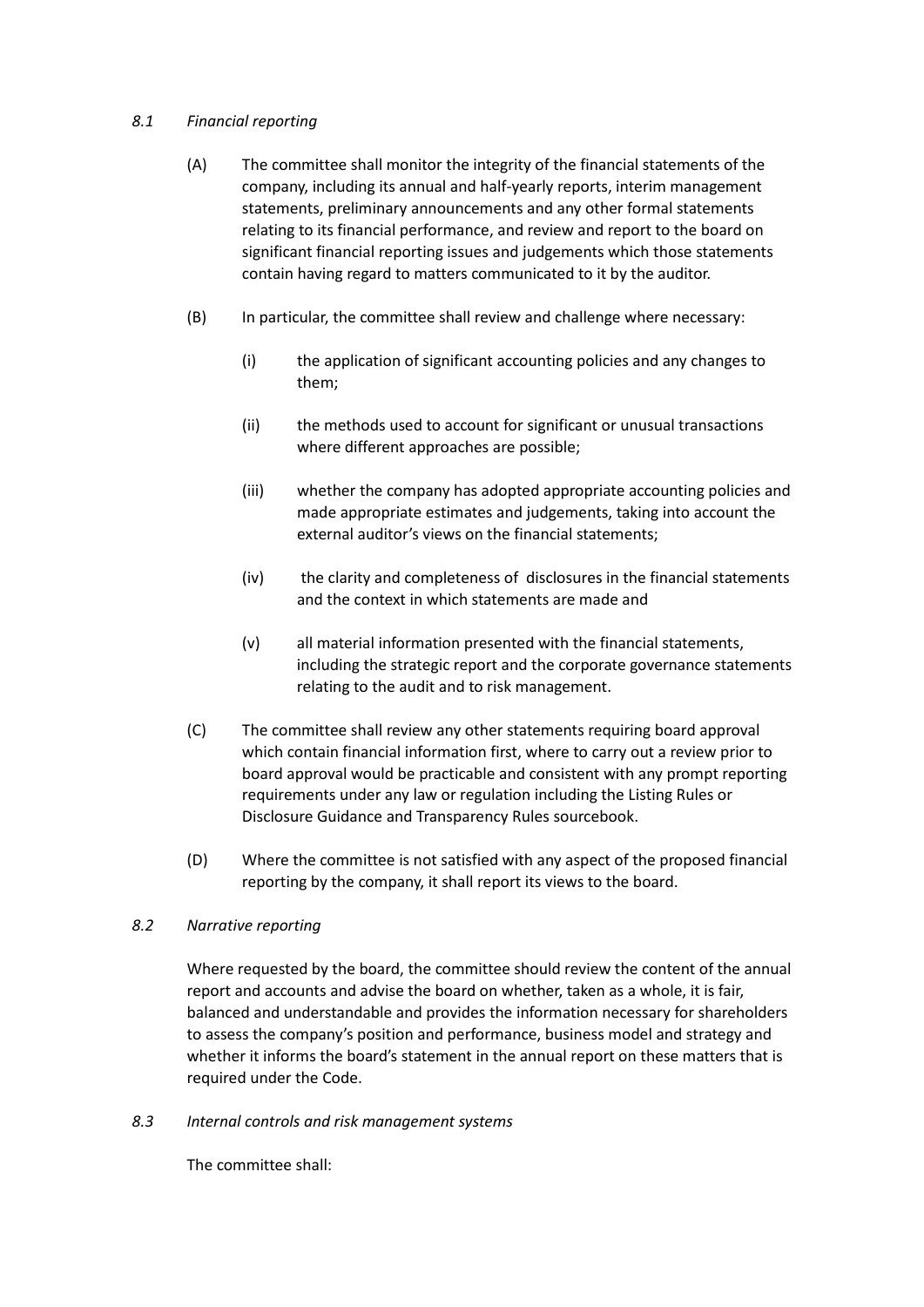- (A) keep under review the company's internal financial controls systems that identify, assess, manage and monitor financial risks, and other internal control and risk management systems; and
- (B) review and approve the statements to be included in the annual report concerning internal control, risk management and the viability statement.

### *8.4 Compliance, whistleblowing and fraud*

The committee shall:

- (A) review the adequacy and security of the company's arrangements for its employees and contractors to raise concerns, in confidence, about possible wrongdoing in financial reporting or other matters. The committee shall ensure that these arrangements allow proportionate and independent investigation of such matters and appropriate follow up action;
- (B) review the company's procedures for detecting fraud;
- (C) review the company's systems and controls for the prevention of bribery and receive reports on non-compliance;
- (D) review regular reports from the Money Laundering Reporting Officers and the adequacy and effectiveness of the company's anti-money laundering systems and controls; and
- (E) review regular reports from the Compliance Officers and keep under review the adequacy and effectiveness of the company's compliance function.

### *8.5 Internal audit*

- (A) if required, approve the appointment or termination of appointment of the head of internal audit;
- (B) review and approve the role and mandate of internal audit, monitor and review the effectiveness of its work, and annually approve the internal audit charter ensuring it is appropriate for the current needs of the organisation;
- (C) review and approve the annual internal audit plan to ensure it is aligned to the key risks of the business, and receive regular reports on work carried out;
- (D) ensure internal audit has unrestricted scope, the necessary resources and access to information to enable it to fulfil its mandate, ensure there is open communication between different functions and that the internal audit function evaluates the effectiveness of these functions as part of its internal audit plan, and ensure that the internal audit function is equipped to perform in accordance with appropriate professional standards for internal auditors;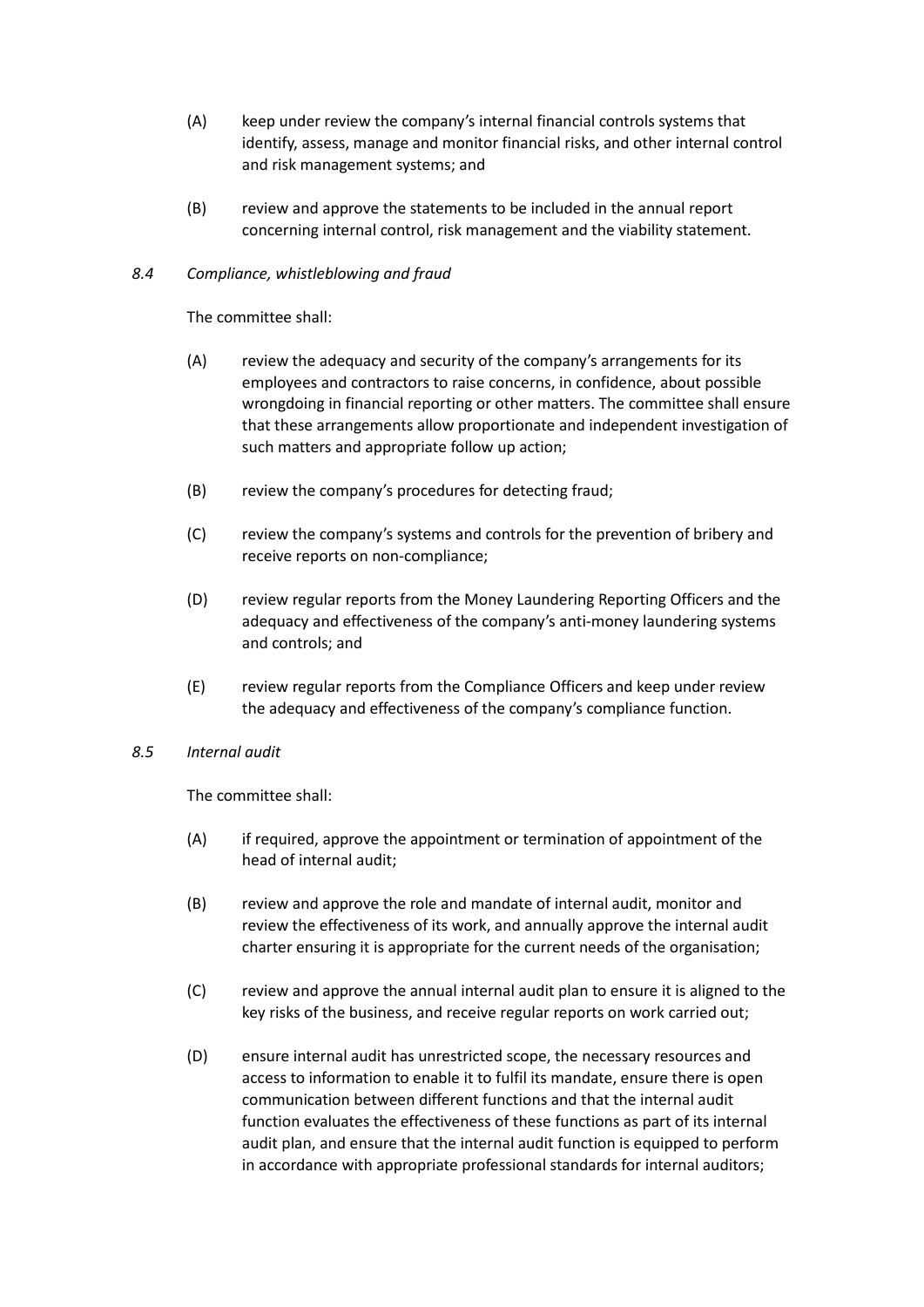- (E) ensure the internal auditor has direct access to the board chair and to the committee chair, providing independence from the executive and accountability to the committee;
- (F) carry out an annual assessment of the effectiveness of the internal audit function; and as part of this assessment:
	- (i) meet with representatives of internal audit without the presence of management to discuss the effectiveness of the function;
	- (ii) review and assess the annual internal audit work plan;
	- (iii) receive a report on the results of the internal auditor's work;
	- (iv) determine whether it is satisfied that the quality, experience and expertise of internal audit is appropriate for the business; and
	- (v) review the actions taken by management to implement the recommendations of internal audit and to support the effective working of the internal audit function;
- (G) monitor and assess the role and effectiveness of the internal audit function in the overall context of the company's risk management system and the work of compliance, finance and the external auditor; and
- (H) consider whether an independent, third party review of processes is appropriate.

### *8.6 External audit*

- (A) consider and make recommendations to the board, to be put to shareholders for approval at the annual general meeting, in relation to the appointment, reappointment or removal of the company's external auditor. When carrying out this duty, the committee shall be cognisant of:
	- (i) the UK Corporate Governance Code (July 2018) which states that if the Board does not accept the committee's recommendation, it should include in the annual report, and in any papers recommending appointment or re-appointment, a statement from the audit committee explaining the recommendation and should set out reasons why the board has taken a different position; and
	- (ii) the Statutory Audit Services for Large Companies Market Investigation (Mandatory Use of Competitive Tender Processes and Audit Committee Responsibilities) Order 2014 which, inter alia, requires a FTSE 350 Company to make an auditor appointment pursuant to a competitive tender process in relation to one or more of the preceding nine consecutive financial years or has conducted a competitive tender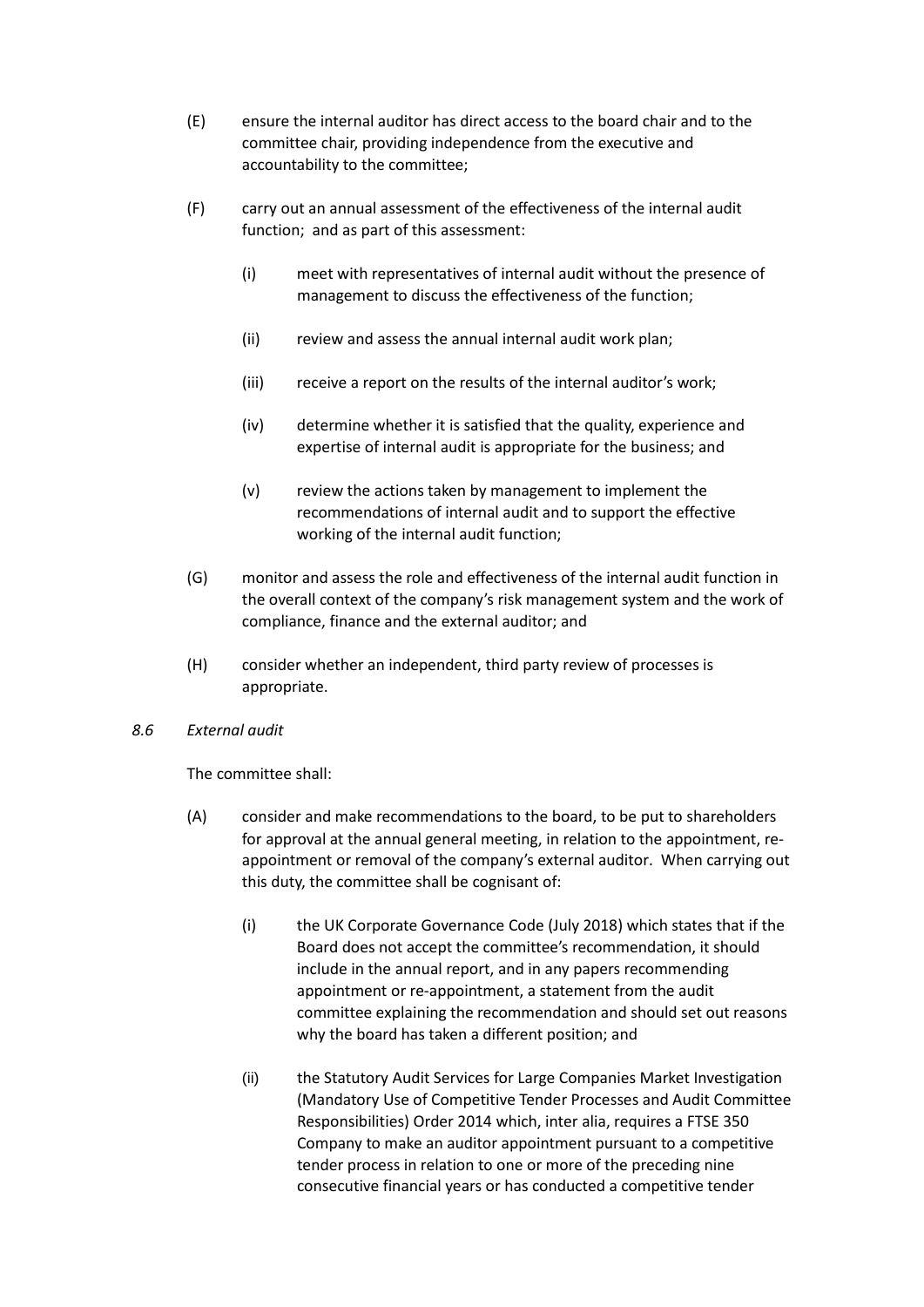process for an auditor appointment in relation to the financial year immediately following these preceding nine consecutive financial years;

- (B) develop and oversee the selection procedure for the appointment of the audit firm, ensuring that all tendering firms have access to all necessary information and individuals during the tendering process;
- (C) if an external auditor resigns, investigate the issues leading to this and decide whether any action is required;
- (D) monitor the external auditor's compliance with APB Ethical Standards for Auditors relating to the rotation of audit partners, the level of fees that the Company pays in proportion to the overall fee income of the firm, or relevant part of it, and other regulatory requirements;
- (E) oversee the relationship with the external auditor. In this context the committee shall:
	- (i) approve their remuneration, including both fees for audit and nonaudit services, and ensure that the level of fees is appropriate to enable an effective and high-quality audit to be conducted; and
	- (ii) approve their terms of engagement, including any engagement letter issued at the start of each audit and the scope of the audit;
- (F) assess annually the external auditor's independence and objectivity taking into account relevant UK law, regulation, the Ethical Standard and other professional requirements and the group's relationship with the auditor as a whole, including any threats to the auditor's independence and the safeguards applied to mitigate those threats including the provision of any non-audit services;
- (G) satisfy itself that there are no relationships between the auditor and the company (other than in the ordinary course of business) which could adversely affect the auditor's independence and objectivity;
- (H) agree with the board a policy on the employment of former employees of the company's auditor, taking into account the Ethical Standard and legal requirements, and monitor the application of this policy;
- (I) monitor the auditor's processes for maintaining independence, its compliance with relevant UK law, regulation, other professional requirements and the Ethical Standard, including the guidance on the rotation of audit partner and staff;
- (J) monitor the level of fees paid by the company to the external auditor compared to the overall fee income of the firm, office and partner and assess these in the context of relevant legal, professional and regulatory requirements, guidance and the Ethical Standard;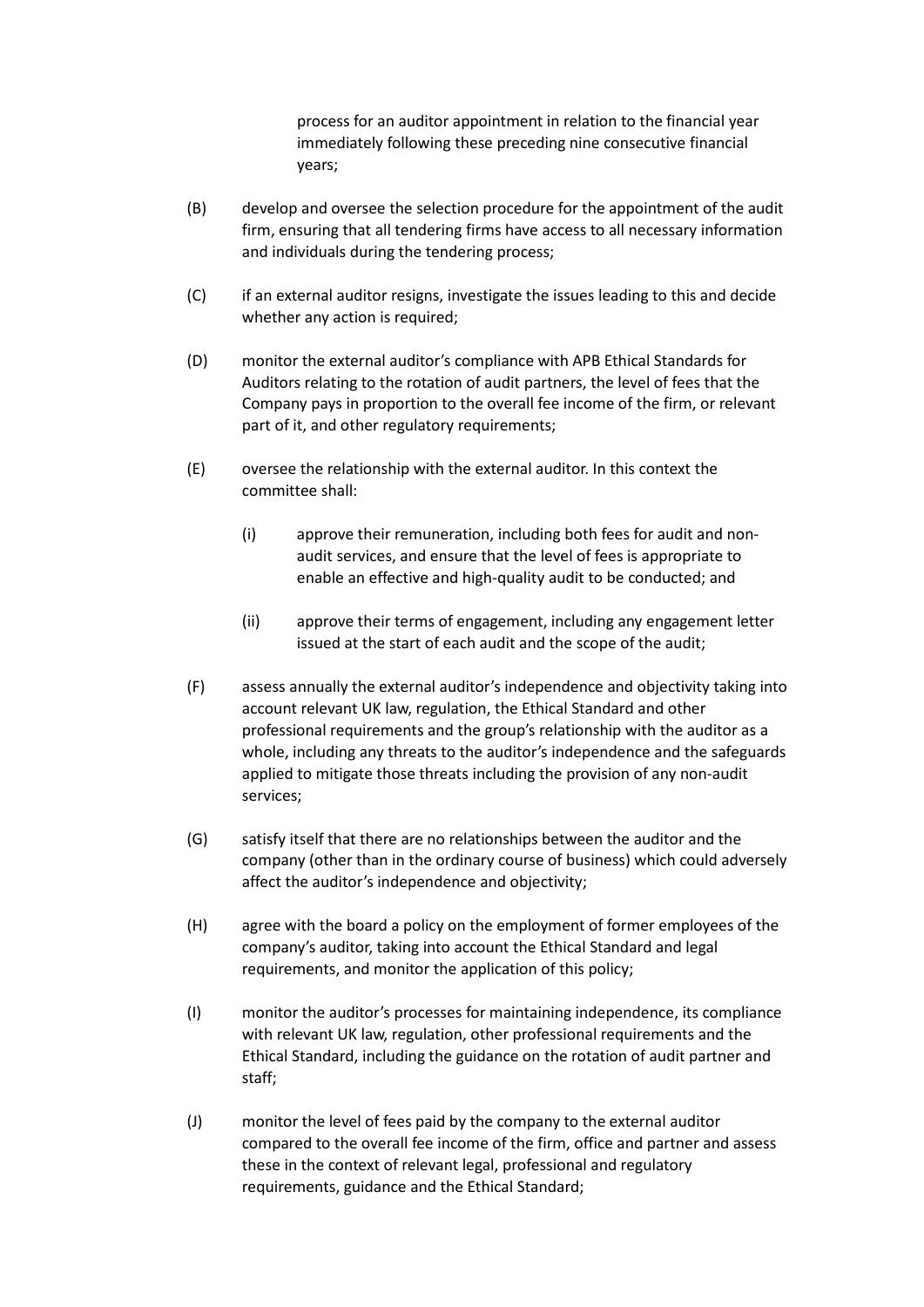- (K) assess annually the qualifications, expertise and resources, and independence of the external auditor and the effectiveness of the external audit process, taking into consideration relevant UK professional and regulatory requirements, which shall include a report from the external auditor on their own internal quality procedures;
- (L) seek to ensure coordination of the external audit with the activities of the internal audit function;
- (M) evaluate the risks to the quality and effectiveness of the financial reporting process in the light of the external auditor's communications with the committee;
- (N) develop and recommend to the board the company's formal policy on the provision of non-audit services by the auditor, including approval of non-audit services by the committee and specifying the types of non-audit service to be pre-approved, and assessment of whether non-audit services have a direct or material effect on the audited financial statements. The policy should include consideration of the following matters for implementation:
	- (i) the impact to the independence and objectivity of the external auditor and any safeguards in place, taking into account the relevant regulations and ethical guidance, and reporting to the board on any improvement or action that may be required;
	- (ii) the nature of the non-audit services;
	- (iii) whether the external audit firm is the most suitable supplier of the non-audit service;
	- (iv) the fees for the non-audit services, both individually and in aggregate, relative to the audit fee; and
	- (v) the criteria governing compensation;
- (O) meet regularly with the external auditor (including once at the planning stage before the audit and once after the audit at the reporting stage) and, at least once a year, meet with the external auditor without management being present, to discuss the auditor's remit and any issues arising from the audit;
- (P) discuss with the external auditor the factors that could affect audit quality and review and approve the annual audit plan, ensuring it is consistent with the scope of the audit engagement, having regard to the seniority, expertise and experience of the audit team;
- (Q) review the findings of the audit with the external auditor. This shall include but not be limited to, the following:
	- (i) a discussion of any major issues which arose during the audit;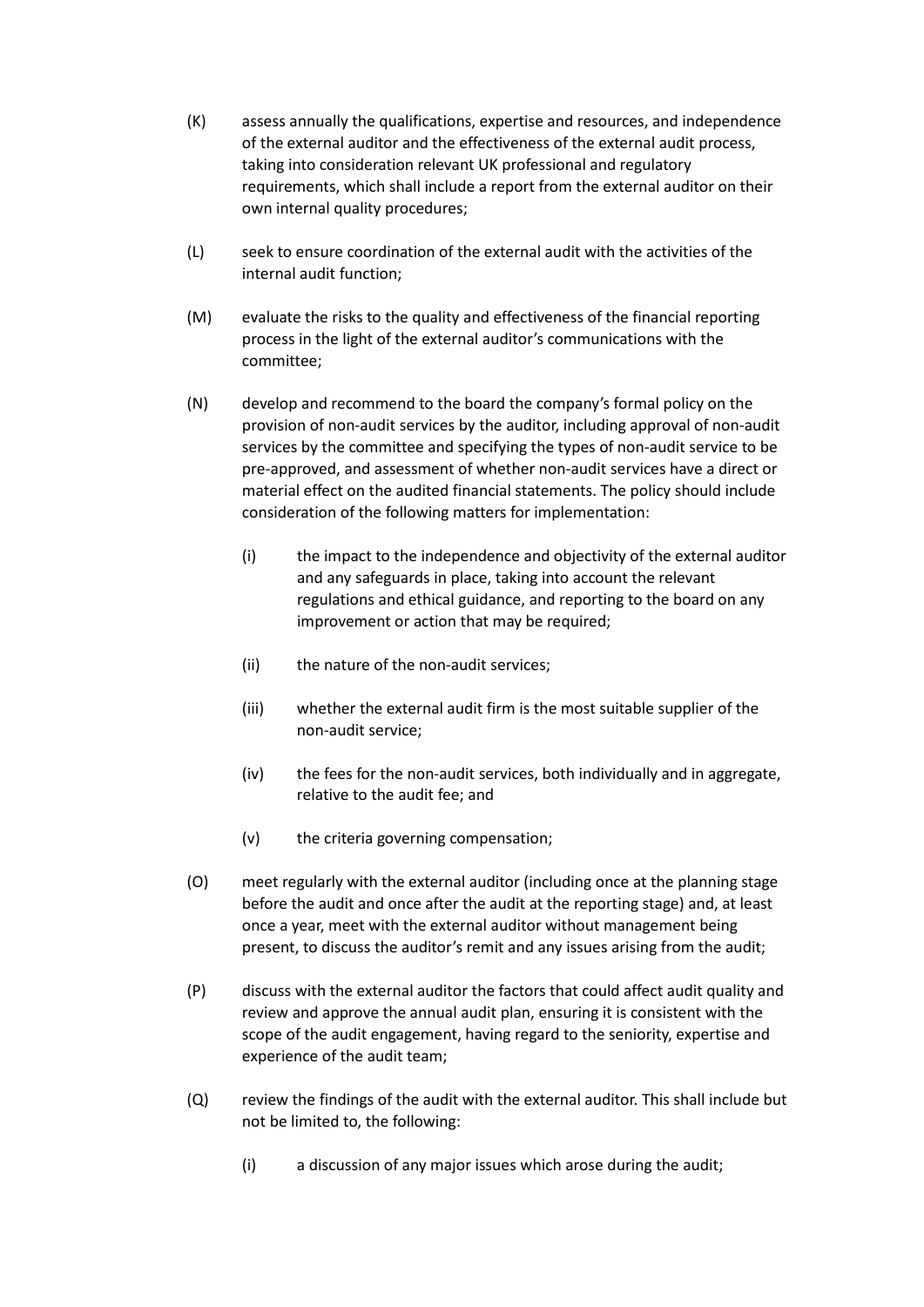- (ii) the auditor's explanation of how the risks to audit quality were addressed;
- (iii) key accounting and audit judgements;
- (iv) the auditor's view of their interactions with senior management; and
- (v) levels of errors identified during the audit;
- (R) review any representation letter(s) requested by the external auditor before they are signed by management;
- (S) review the management letter and management's response to the auditor's findings and recommendations; and
- (T) review the effectiveness of the audit process, including an assessment of the quality of the audit, the handling of key judgements by the auditor, and the auditor's response to questions from the committee.

### **9. Risk Management**

- 9.1 In general the committee shall advise the board of directors on the company's overall risk appetite, tolerance and strategy, taking into account the current and prospective macroeconomic and financial environment, and oversee and advise the board on the current risk exposures of the company and future risk strategy.
- 9.2 In respect of the Risk Management Framework, the committee's responsibilities are to:
	- (A) provide advice to the board on risk strategy, including the oversight of the Group's current risk exposures;
	- (B) evaluate potential emerging or new risk issues facing the group as a whole, including their potential impact on the group's business model;
	- (C) develop proposals for consideration by the board in respect of overall risk appetite and tolerance, as well as the metrics to be used to monitor the group's risk management performance;
	- (D) review the principal risk policies for consistency with the group's risk appetite and approve any material changes to those policies;
	- (E) oversee and challenge management's day-to-day risk management and oversight arrangements;
	- (F) review the group's overall risk assessment processes and methodology, ensuring that both qualitative and quantitative metrics are used;
	- (G) oversee and challenge due diligence on risk issues relating to material transactions and strategic proposals that are subject to approval by the board;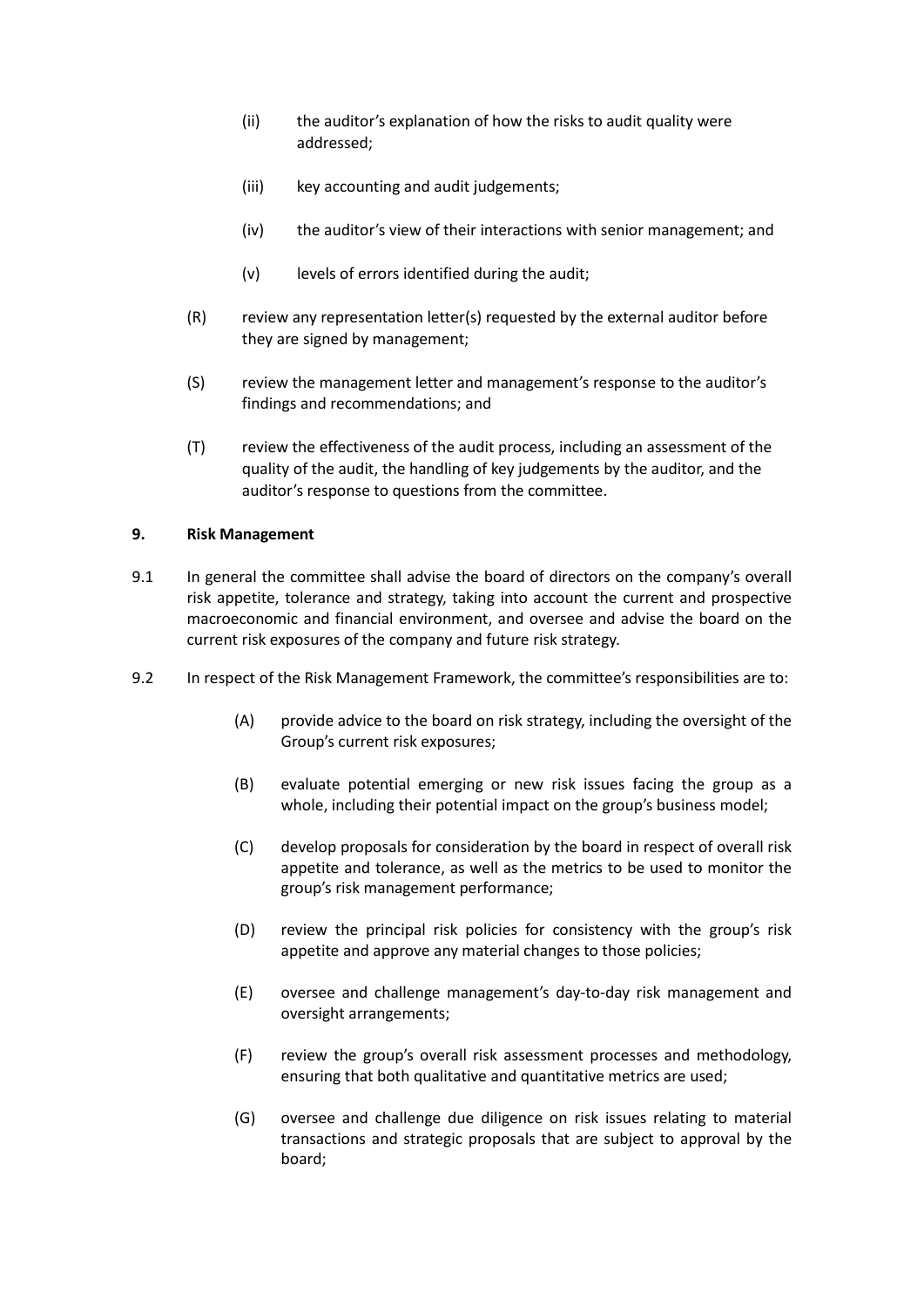- (H) provide advice to the remuneration committee on the implications of the remuneration policy for risk and risk management to ensure the senior executives (the chair of the board, executive directors, members of the executive and the Secretary) are provided with appropriate incentives to encourage enhanced performance and are, in a fair and responsible manner, rewarded for their contributions to the company;
- (I) provide advice, oversight and challenge necessary to embed and maintain a supportive risk culture throughout the group;
- (J) satisfy itself on an on-going basis that risk-based information is used effectively by management and the board in the running of the business;
- (K) receive and review reports from the Risk Management Function on the following, which are designed to assist the Committee in its consideration of the above:-
	- (i) a report of risk exposures measured against agreed appetites and tolerances;
	- (ii) a summary of any significant risk events and material near misses which may have resulted in risk appetites or tolerances being exceeded;
	- (iii) details of the risk assessment process that has been carried out across the group and a confirmation either that it has been conducted satisfactorily according to required standards and accuracy or, if not, the areas of deficiency; and
	- (iv) a statement as to whether approved risk policies and standards have been complied with, and in the event of any breaches, what actions have been taken or are planned to address them; and
- (L) consider and approve the remit and annual objectives of the Risk Management Function, ensuring it has adequate resources, independence and has appropriate access to information to enable it to perform its function effectively.

### **10. Regulatory reports**

10.1 Considers any reports presented to the committee by skilled persons under section 166 of the Financial Services and Markets Act 2000 and other relevant reports, and other material correspondence, issued by the external auditors and external relevant regulatory bodies, including the external auditor's management letter and the appropriateness of management's response.

### **11. Reporting responsibilities**

11.1 The committee chair shall report formally to the board on its proceedings after each meeting on all matters within its duties and responsibilities and shall also formally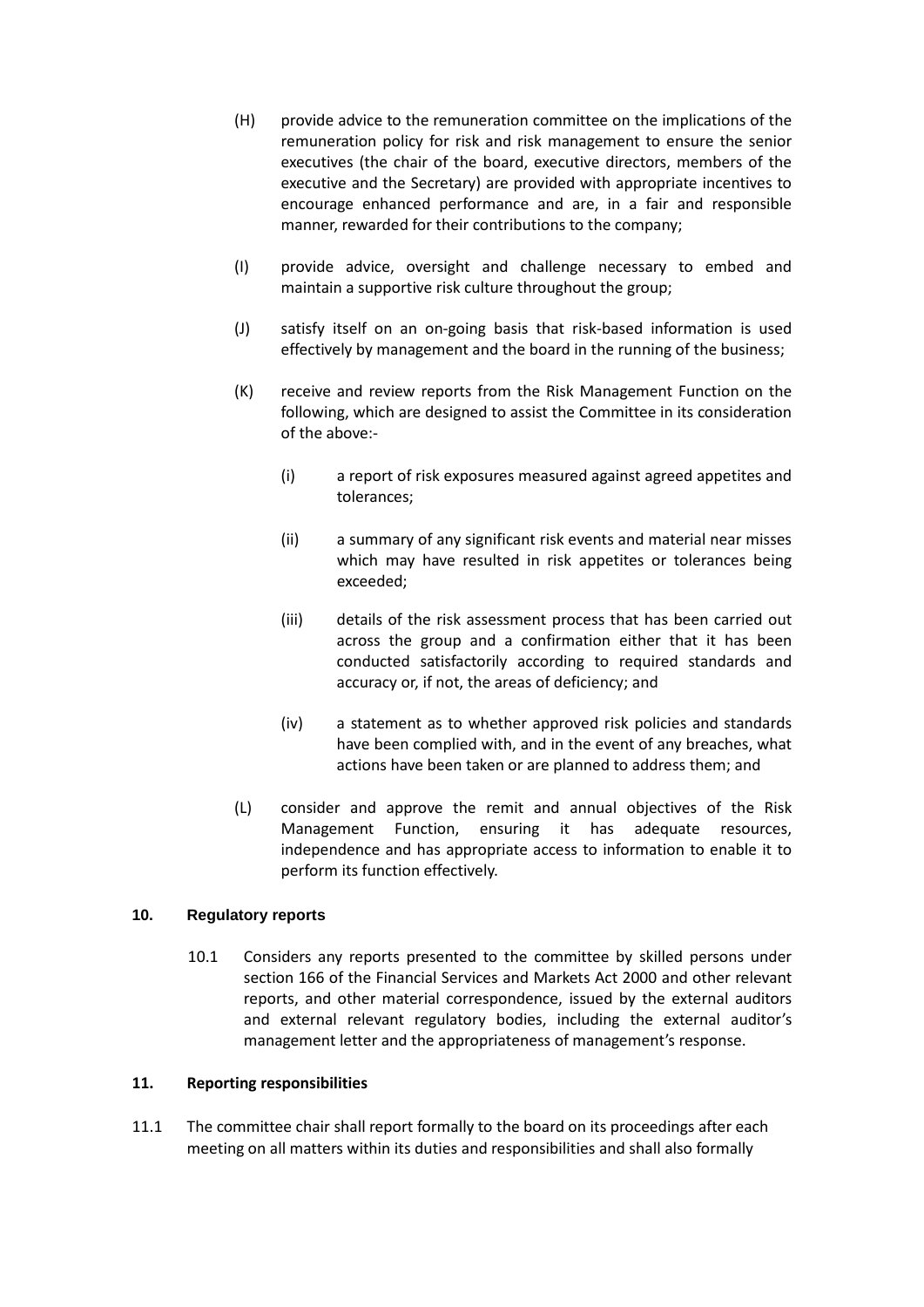report to the board on how it has discharged its responsibilities. This report shall include:

- (A) the significant issues that it considered in relation to the financial statements (required under paragraph 8.1A) and how these were addressed;
- (B) its assessment of the effectiveness of the external audit process (required under paragraph 8.6K), the approach taken to the appointment or reappointment of the external auditor, length of tenure of audit firm, when a tender was last conducted and advance notice of any retendering plans; and
- (C) any other issues on which the board has requested the committee's opinion.
- 11.2 The committee shall make whatever recommendations to the board it deems appropriate on any area within its remit where action or improvement is needed.
- 11.3 The committee shall compile a report on its activities to be included in the company's annual report. The report should include an explanation of how the committee has assessed the independence and effectiveness of the external audit process and the approach taken to the appointment or reappointment of the external auditor, information on the length of tenure of the current audit firm, when a tender was last conducted and advance notice of any retendering plans; an explanation of how auditor independence and objectivity are safeguarded, if the external auditor provides nonaudit services; the significant issues that the committee considered in relation to the financial statements and how these issues were addressed, having regard to matters communicated to it by the auditor; and all other information requirements set out in the Code.
- 11.4 In compiling the reports referred to in 11.1 and 11.3, the committee should exercise judgement in deciding which of the issues it considers in relation to the financial statements are significant, but should include at least those matters that have informed the board's assessment of whether the company is a going concern and the inputs to the board's viability statement. The report to shareholders need not repeat information disclosed elsewhere in the annual report and accounts, but could provide cross-references to that information.

### **12. Other matters**

- (A) have access to sufficient resources in order to carry out its duties, including access to the company secretariat for assistance as required;
- (B) be provided with appropriate and timely training, both in the form of an induction programme for new members and on an on-going basis for all members;
- (C) give due consideration to relevant laws and regulations, the provisions of the Code and the requirements of the Listing Rules, Prospectus Rules and